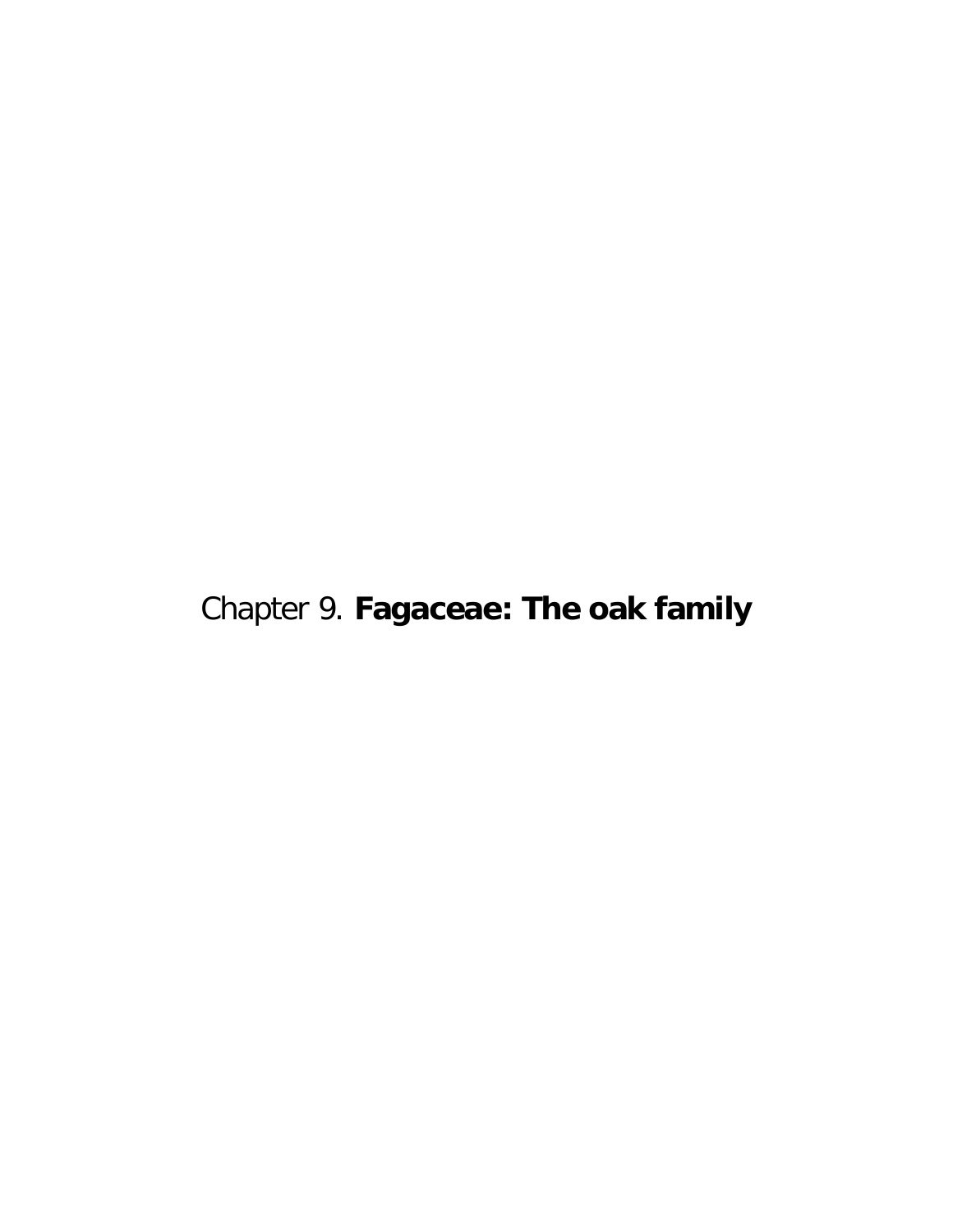## The oak family: Fagaceae

## **FAGACEAE** (Oak Family)

**General physiognomy**. Shrubs or trees with simple or pinnately lobed leaves, petal-less catkins of male flowers, and cups or spiny burs containing an acorn or nuts.

**Vegetative morphology**. Monoecious, evergreen or deciduous shrubs and trees with alternate, simple, and usually toothed or pinnately lobed leaves.

**Reproductive morphology.** Flowers unisexual and inconspicuous, small in size and greenish or white in color; male flowers in catkins; female flowers single or in small clusters and found at the base of the male catkins or in axils of the leaves on new shoots. The male flowers have bracts and a few stamens; the female flowers have spiny bracts or sit in a scaly cup with a few sepals and a single pistil with a 3 lobed stigma. The fruits are small nuts enclosed in spiny burs, or acorns that sit in a cup of warty or scale-like bracts.

**Taxonomic relationships**. Other woody plant families with pendulous (hanging) male catkins include the birch family (Betulaceae). The birches, however, have both male and female catkins and the fruits are tiny winged achenes except for hazelnut, which has a nut enclosed inside a fuzzy husk-like set of bracts.

**Biodiversity and distributions**. The Fagaceae consist entirely of woody shrubs and trees with over 900 species. The highest diversity is found across the northern hemisphere: The family is represented by seven genera in the Northern Hemisphere and only one in the Southern Hemisphere, the southern beech (*Nothofagus*). Beeches (*Fagus*) and oaks (*Quercus*) occur in both the New and Old World (i.e., America and Eurasia). The southern hemisphere native beech (*Nothofagus*) is a living witness of the ancient southern continent of Gondwana; it is currently found in Chile, Argentina, New Zealand, Australia, the Pacific Islands, and New Guinea.

**Economic uses and ethnobotany**. The family is important for its many imposing trees that dominate woodlands and forests; many are considered keystone species in their habitats. Besides providing many fine shade trees and trees for timber, the chestnuts (*Castanea* spp.) and sometimes the beechnuts (*Fagus* spp.) are used for food. In Europe, in particular, chestnuts are very popular as a winter snack and also to make sweet deserts such as *marron-glacé*. In the temperate Northern Hemisphere, few



trees have inspired more poetry, songs, and legends than has the oak. The oak is the national tree of



Cross section of a cork oak, showing the thick, spongy bark.

over of over 15 countries, including the United States, England, Estonia, France, and Germany. It is a central symbol in Greek, Baltic, Celtic, Norse, Salvic, Serbian, and Basque traditions and mythology. It is a symbol of fortitude, strength, perseverance, and safe refuge. Acorns, which normally contain high levels of toxic tannic acid, can be made edible by washing and leaching, and have served as human food for thousands of years in many parts of the world. They were an important traditional component in the diet of many Native Americans, especially in California. Acorns can be readily digested by many wild animals, and support many species of wildlife. In Southern Europe, pigs are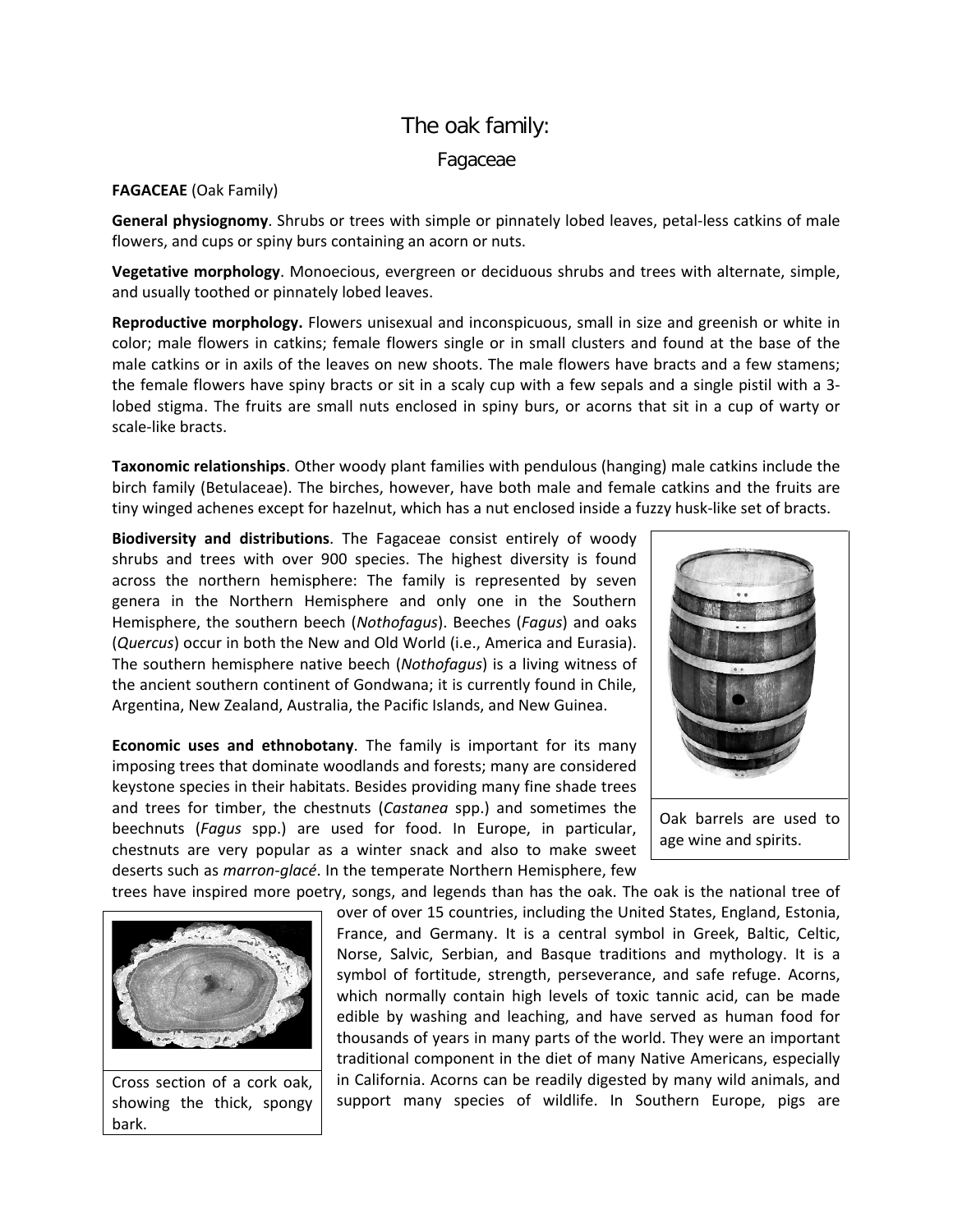shepherded in open oak grasslands, where they may fatten eating grass, wild herbs, mushrooms, and, especially, acorns. Because they do not eat their own waste, as in a closed sty, their raw ham (in the form of *ibérico* and *prosciutto*) is highly prized as being parasite-free and both safe and healthy to eat. The cork oaks (*Q. suber*), grown in southern Spain, Portugal, and Sardinia, provide valuable raw cork for the ever-increasing demand of the globally growing wine industry. Oak wood is also used to make casks and barrels where wine is aged and whisky is mellowed. The oak is also a preferred wood for furniture and hardwood floors. Many oaks are used in the horticultural trade, including native oaks, as favorite species for long-term, water-efficient landscaping.



**The Fagaceae at a glance**: Woody perennials (shrubs or trees) with simple or pinnately-lobed leaves, (a) male flowers in petal-less catkins, (b) female flowers in cup-like or spiny involucres that develop into (c) acorns or nuts (*Quercus agrifolia*).